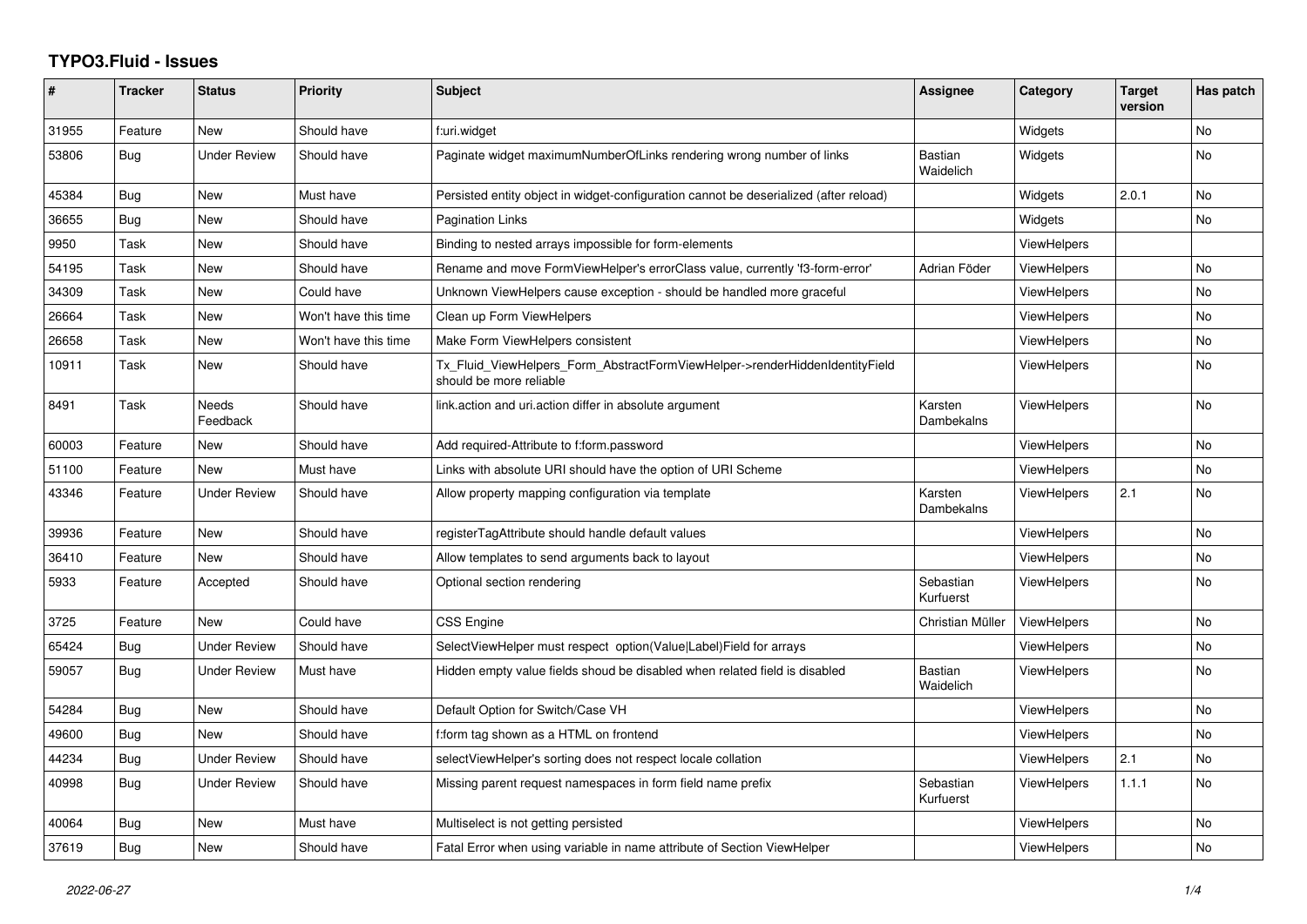| #     | <b>Tracker</b> | <b>Status</b>            | <b>Priority</b> | <b>Subject</b>                                                                            | Assignee                    | Category           | <b>Target</b><br>version | Has patch |
|-------|----------------|--------------------------|-----------------|-------------------------------------------------------------------------------------------|-----------------------------|--------------------|--------------------------|-----------|
| 36662 | Bug            | <b>Needs</b><br>Feedback | Should have     | Checked state isn't always correct when property is collection                            | Kevin Ulrich<br>Moschallski | ViewHelpers        | 1.1.1                    | <b>No</b> |
| 34682 | Bug            | <b>Under Review</b>      | Should have     | Radio Button missing checked on validation error                                          |                             | <b>ViewHelpers</b> |                          | No        |
| 33628 | <b>Bug</b>     | <b>Needs</b><br>Feedback | Must have       | Multicheckboxes (multiselect) for Collections don't work                                  | Christian Müller            | <b>ViewHelpers</b> |                          | No        |
| 8648  | Bug            | New                      | Should have     | format.crop ViewHelper should support all features of the crop stdWrap function           |                             | <b>ViewHelpers</b> |                          | No        |
| 60856 | <b>Bug</b>     | New                      | Must have       | Target attribute not supported by the form viewhelper                                     |                             | <b>ViewHelpers</b> |                          | Yes       |
| 58862 | <b>Bug</b>     | Needs<br>Feedback        | Should have     | FormViewHelper doesn't accept NULL as value for \$arguments                               | Bastian<br>Waidelich        | ViewHelpers        |                          | Yes       |
| 30937 | Bug            | <b>New</b>               | Should have     | CropViewHelper stringToTruncate can't be supplied so it can't be easily extended          |                             | ViewHelpers        |                          | Yes       |
| 45394 | Task           | <b>New</b>               | Should have     | Forwardport Unit test for standalone view                                                 |                             | View               |                          | No        |
| 43072 | Task           | New                      | Should have     | Remove TOKENS for adding templates fallback in Backporter                                 |                             | View               |                          | No        |
| 60181 | Feature        | New                      | Could have      | Caching mechanism for Fluid Views/Templates                                               |                             | View               |                          | No        |
| 8989  | Feature        | <b>Needs</b><br>Feedback | Could have      | Search path for fluid template files                                                      |                             | View               |                          | No        |
| 46289 | <b>Bug</b>     | Needs<br>Feedback        | Should have     | Enable Escaping Interceptor in XML request format                                         |                             | View               | 2.0.1                    | <b>No</b> |
| 38369 | Bug            | <b>New</b>               | Must have       | Resource ViewHelpers should not fall back to request package                              |                             | View               |                          | No        |
| 32035 | Task           | New                      | Should have     | Improve fluid error messages                                                              |                             | Core               |                          | Yes       |
| 4704  | Feature        | New                      | Should have     | Improve parsing exception messages                                                        |                             | Core               |                          |           |
| 1907  | Feature        | New                      | Could have      | Default values for view helpers based on context                                          |                             | Core               |                          |           |
| 62346 | Feature        | New                      | Could have      | f:comment should have high precende                                                       |                             | Core               | 3.x                      | No        |
| 46257 | Feature        | <b>Under Review</b>      | Should have     | Add escape sequence support for Fluid                                                     |                             | Core               |                          | No        |
| 33394 | Feature        | <b>Needs</b><br>Feedback | Should have     | Logical expression parser for BooleanNode                                                 | Tobias Liebig               | Core               |                          | No        |
| 30555 | Feature        | New                      | Could have      | Make TagBuilder more extensible                                                           |                             | Core               |                          | No        |
| 10472 | Feature        | New                      | Could have      | Fluid Standalone distribution                                                             |                             | Core               |                          | No        |
| 7608  | Feature        | New                      | Could have      | Configurable shorthand/object accessor delimiters                                         |                             | Core               |                          | Yes       |
| 39990 | <b>Bug</b>     | New                      | Should have     | Same form twice in one template: hidden fields for empty values are only rendered<br>once |                             | Core               |                          | No        |
| 33551 | Bug            | <b>New</b>               | Must have       | View helper values break out of a partial scope                                           | Sebastian<br>Kurfuerst      | Core               |                          | No        |
| 27607 | Bug            | New                      | Must have       | Make Fluid comparisons work when first element is STRING, second is NULL.                 |                             | Core               |                          | No        |
| 12863 | Bug            | New                      | Should have     | Attributes of a viewhelper can't contain a '-'                                            | Sebastian<br>Kurfuerst      | Core               |                          | No        |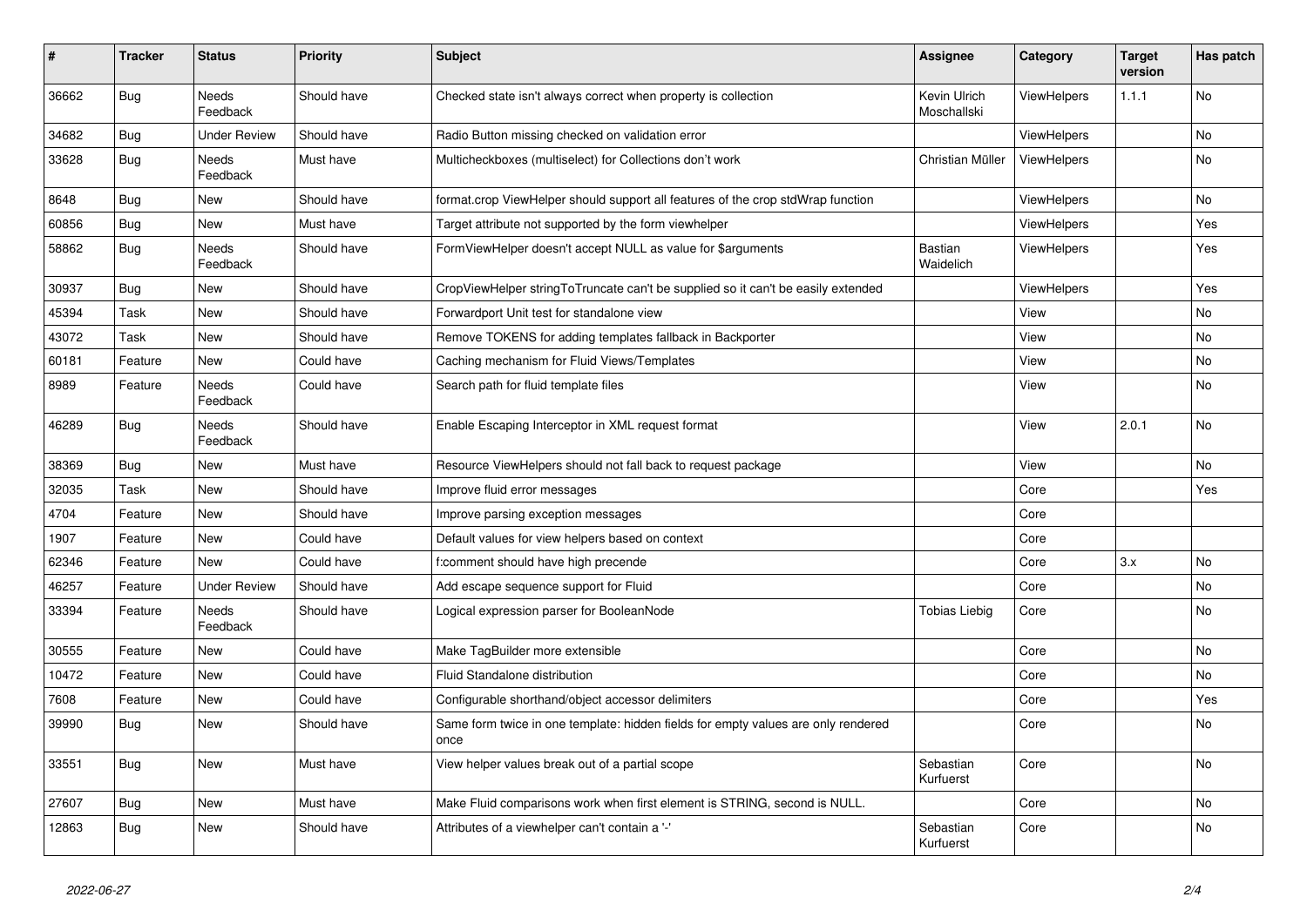| ∦     | <b>Tracker</b> | <b>Status</b>            | <b>Priority</b> | <b>Subject</b>                                                                                       | <b>Assignee</b>        | Category | <b>Target</b><br>version | Has patch |
|-------|----------------|--------------------------|-----------------|------------------------------------------------------------------------------------------------------|------------------------|----------|--------------------------|-----------|
| 3481  | Bug            | New                      | Should have     | Use ViewHelperVariableContainer in PostParseFacet                                                    |                        | Core     |                          | <b>No</b> |
| 51239 | <b>Bug</b>     | <b>Under Review</b>      | Must have       | AbstractViewHelper use incorrect method signature for "\$this->systemLogger->log()"                  | Adrian Föder           | Core     |                          | Yes       |
| 56237 | Task           | New                      | Should have     | in-line (Condition) View Helpers should not evaluate on parsing                                      |                        |          |                          | No        |
| 47669 | Task           | New                      | Should have     | FormViewHelper does not define the default request method                                            |                        |          |                          | No        |
| 46091 | Task           | Needs<br>Feedback        | Should have     | Show source file name and position on exceptions during parsing                                      |                        |          |                          | No        |
| 43071 | Task           | New                      | Should have     | Remove TOKENS for adding fallback teplates in B                                                      |                        |          |                          | No        |
| 42743 | Task           | New                      | Should have     | Remove inline style for hidden form fields                                                           |                        |          |                          | No        |
| 5636  | Task           | <b>Under Review</b>      | Must have       | Form_RadioViewHelper and CheckBoxViewHelper miss check for existing object<br>before it is accessed. |                        |          |                          | No        |
| 48355 | Feature        | New                      | Could have      | Assign output of viewhelper to template variable for further processing.                             |                        |          |                          |           |
| 45345 | Feature        | <b>Needs</b><br>Feedback | Should have     | Easy to use comments for fluid that won't show in output                                             |                        |          |                          |           |
| 9514  | Feature        | New                      | Should have     | Support explicit Array Arguments for ViewHelpers                                                     |                        |          |                          |           |
| 9005  | Feature        | Accepted                 | Could have      | Fluid Template Analyzer (FTA)                                                                        | Sebastian<br>Kurfuerst |          |                          |           |
| 60271 | Feature        | <b>New</b>               | Should have     | Paginate viewhelper, should also support arrays                                                      |                        |          |                          | <b>No</b> |
| 52640 | Feature        | <b>Under Review</b>      | Should have     | Create an UnlessViewHelper as opposite to the IfViewHelper                                           | Marc Neuhaus           |          |                          | No        |
| 51277 | Feature        | New                      | Should have     | ViewHelper context should be aware of actual file occurrence                                         |                        |          |                          | No        |
| 49756 | Feature        | <b>Under Review</b>      | Should have     | Select values by array key in checkbox viewhelper                                                    |                        |          |                          | No        |
| 46545 | Feature        | New                      | Should have     | Better support for arrays in options of SelectViewHelper                                             |                        |          |                          | No        |
| 45153 | Feature        | New                      | Should have     | f:be.menus.actionMenuItem - Detection of the current select option is insufficient                   |                        |          |                          | <b>No</b> |
| 42397 | Feature        | New                      | Should have     | Missing viewhelper for general links                                                                 |                        |          |                          | No        |
| 40081 | Feature        | New                      | Should have     | Allow assigned variables as keys in arrays                                                           |                        |          |                          | No        |
| 38130 | Feature        | New                      | Should have     | Checkboxes and multiple select fields should have an assignable default value                        |                        |          |                          | No        |
| 37095 | Feature        | New                      | Should have     | It should be possible to set a different template on a Fluid TemplateView inside an<br>action        | Christopher<br>Hlubek  |          |                          | No        |
| 33215 | Feature        | New                      | Should have     | RFC: Dynamic values in ObjectAccess paths                                                            |                        |          |                          | No        |
| 3291  | Feature        | Needs<br>Feedback        | Should have     | Cacheable viewhelpers                                                                                |                        |          |                          | No        |
| 36559 | Feature        | New                      | Could have      | New widget progress bar                                                                              |                        |          |                          | Yes       |
| 52536 | <b>Bug</b>     | <b>Under Review</b>      | Should have     | Errorclass not set if no property-attribute set                                                      |                        |          |                          |           |
| 13045 | <b>Bug</b>     | New                      | Should have     | Entity decode of strings are different between if-conditions and output of variable                  |                        |          |                          |           |
| 58983 | <b>Bug</b>     | New                      | Should have     | format.date does not respect linebreaks and throws exception                                         |                        |          |                          | No        |